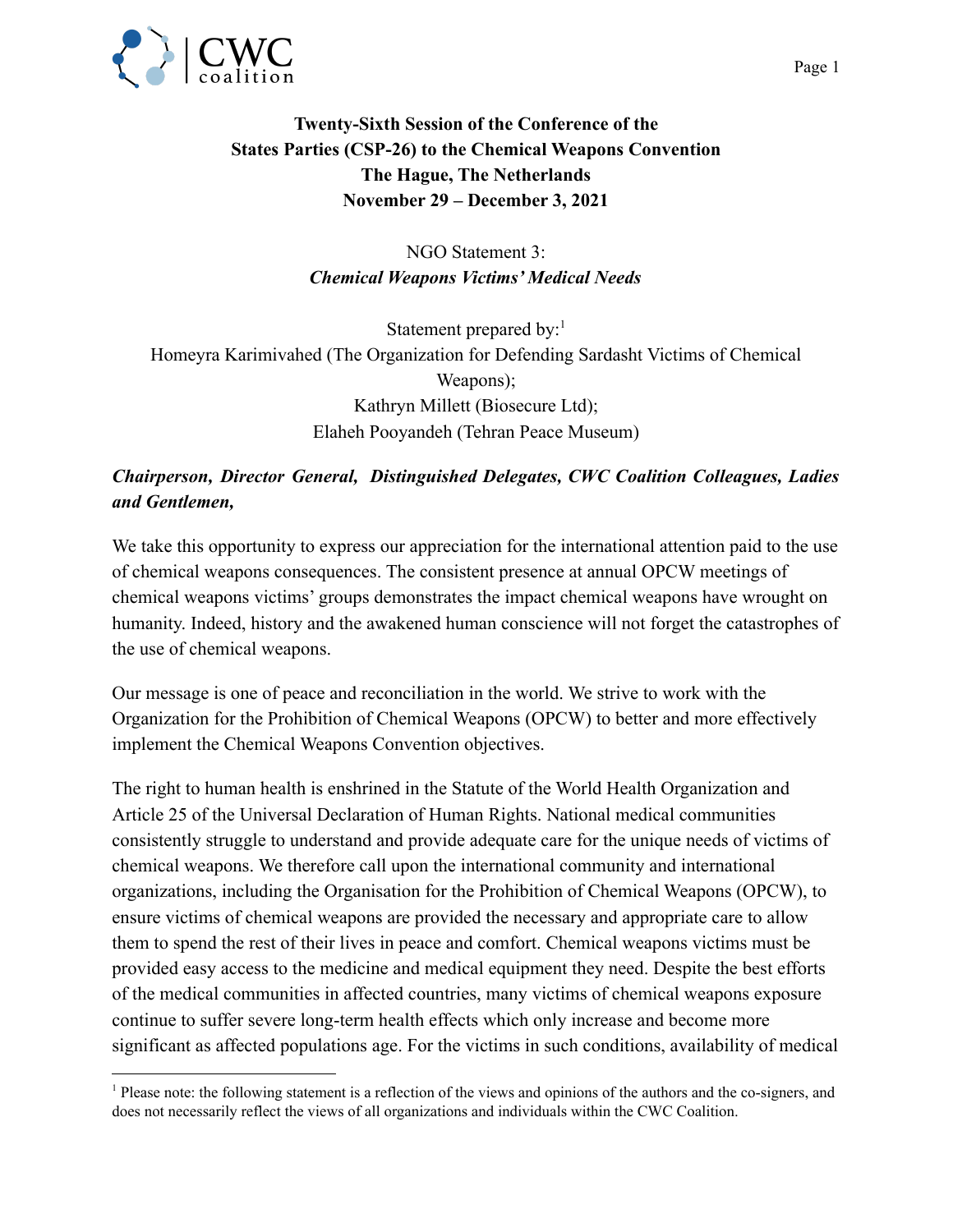

equipment is a critical issue, while support is also needed by the victims' families and communities.

We urge the OPCW and the international community to consider further education, professional training, and programs to assist victims of chemical weapons in various professions, including medical, psychology, law, chemistry, engineering, and other fields. Furthermore, countries and companies responsible for the use of chemical weapons should be held accountable and responsible for allocating the necessary resources and facilities to train specialized and efficient indigenous personnel to meet the medical needs of chemical victims.

We also recall the recommendation of the 2018 OPCW International Symposium on Medical Treatment of Chemical Warfare Victims for the establishment of an international network of clinicians, scientists, academia and civil society, and a Forum to exchange experiences and best practices in the treatment of and support for chemical weapons victims as well as to develop scientific collaboration and other activities.

Assisting the victims of chemical weapons use is not merely a humanitarian afterthought: it is a humanitarian imperative. More must be done by States, the OPCW, and the international community to better understand and respond appropriately to the complex needs of all chemical weapons victims. Civil society stands ready to work hand-in-hand with you to better the lives of those who have so egregiously suffered.

We thank you for your kind attention and request this statement be made part of the official published proceedings of this Conference.

## **Statement Co-Signers\*:**

Gen. (Ret.) Mansour Aburashid, *Chairman of Amman Center for Peace & Development* Lucky Kingsley Amoh-Kodie, *Linx Foundation* Samuel Asamoah Asare, *High Hope* Kwame Baah, *Margliz Foundation* Dr. Daniel Esteban, *Consejo Argentino de Relaciones Internacionales (CARI)* Alexander Ghionis, *The Harvard Sussex Program* Mohammad Reza Hajipour, *Society for Chemical Weapons Victims Support Fars (SCWVSF)*